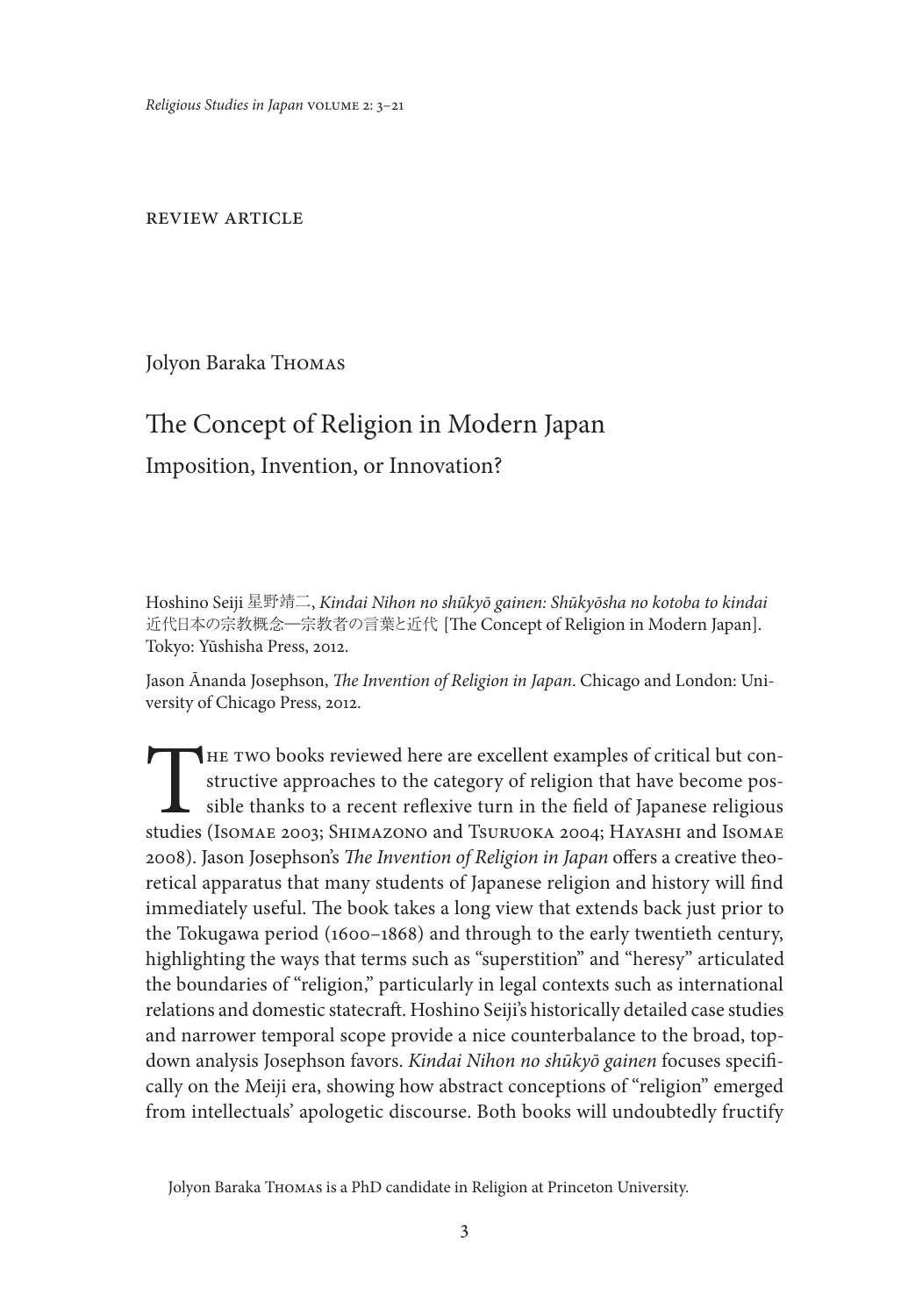future scholarship through their persuasive challenges to previously regnant paradigms and through their careful historical research.

#### *The Invention of Religion in Japan*

Jason Josephson boasts a formidable linguistic skill set and a corresponding fluency with theoretical material; he puts both to extensive use in this wide-ranging book. He begins from the premise—long recognized by the academy but still in need of repeating—that "religion" is not a natural, universal category. However, in a twist on scholarship that has explained "religion" as a product of European attempts to make sense of cultural differences (AsAD 1993; MASUZAWA 2005), Josephson argues that "religion" is a term that has exerted greater influence at the level of international law than it has in the musings of anthropologists struggling to render different value systems mutually intelligible. In Japan, religion was invented to solve pressing diplomatic problems, and Japanese people proactively participated in that invention rather than being passive recipients of an immutable anthropological category.<sup>1</sup>

Josephson's focus on the scale of international diplomacy and national domestic policy means that his book is not an account of how specific Buddhist, Shinto, and Christian leaders made the category of religion their own. However, his top-down view informs his stimulating observation that categories such as "superstition" exert considerable pressure on both "religion" and "the secular." Here Josephson contributes not only to our understanding of religion-state relations in Japan, but also to the theoretical literature on secularity and secularism, which has—until very recently—largely overlooked non-Euro-American cases, and also how unequal geopolitical power relationships have inflected secularity in Europe and North America (Манмоор 2010).

In discussing the general feasibility of applying the category of "religion" to Japan, Josephson distinguishes between two competing definitions of religion that have been prevalent in the Euro-American world. In an earlier version, reference to a god or gods formed an indispensable core of the definition, and religion was understood to have been "revealed" to different cultures. This "theocentric" definition has gradually (if incompletely) yielded to a secularized and globalized "hierocentric" version, in which religion represents a unique phenomenon that forms a discrete aspect of human experience. Theocentric definitions of religion posit one universal revelation from the Christian god to various cultures; non-Christian systems of ritual and thought have therefore been

1. Although Josephson's work is largely unprecedented in Japanese studies, several scholars of South Asia (KING 1999; VAN DER VEER 2001; PENNINGTON 2005) have identified how local intellectuals appropriated the category of religion, skillfully wielding it in both domestic (British colonial) and international contexts.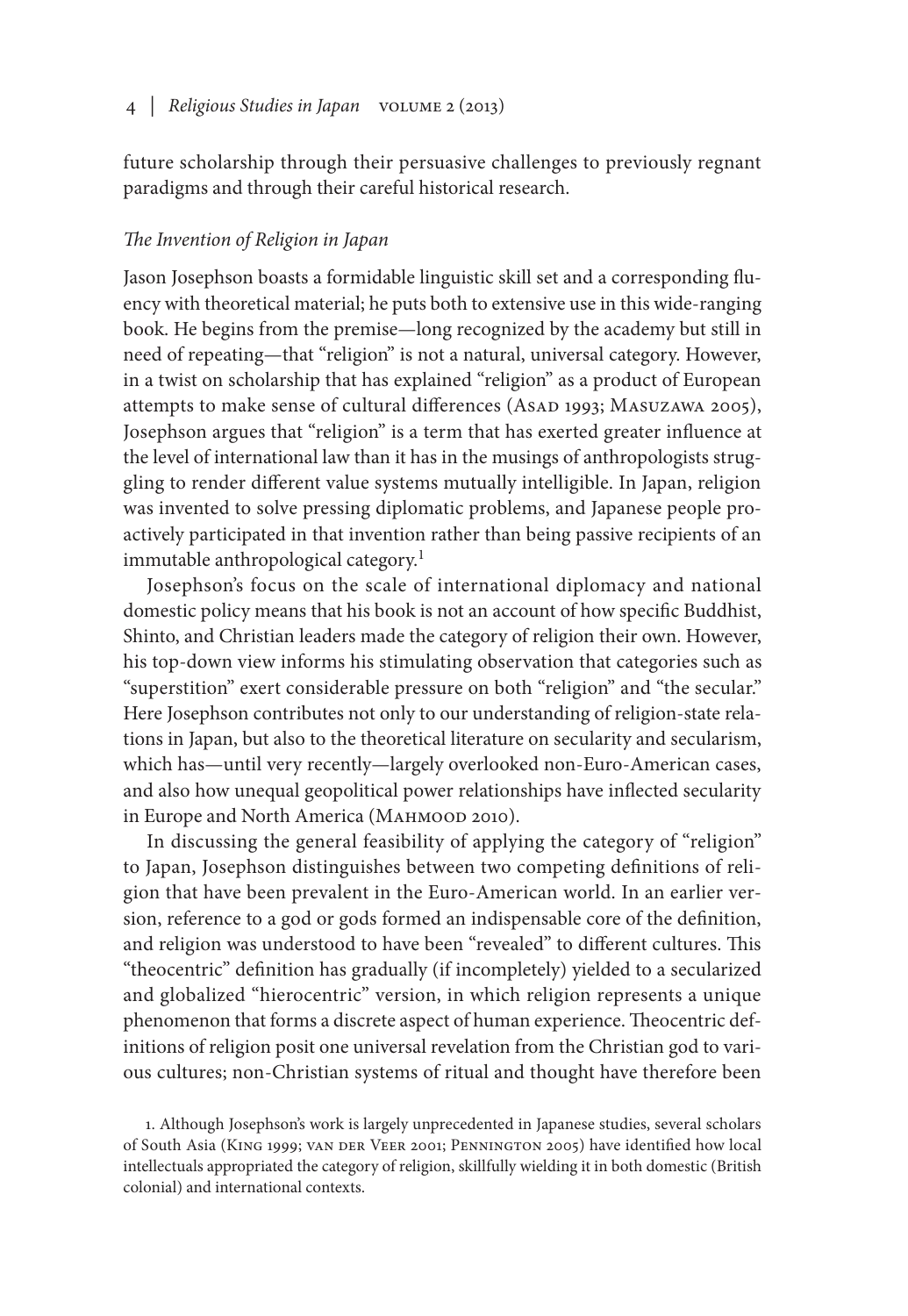understood as flawed representations of a pure original (of which Protestant Christianity has remained the paradigmatic model). Hierocentric definitions have rejected the prerequisite of divine revelation, preferring instead to posit a dichotomy between "sacred" and "profane," and suggest that "the sacred" can be found in all human cultures. Josephson rejects this sacred/profane dichotomy as specious, showing that the anthropological concept of "the sacred" is inherently based on the earlier, theocentric model. The remainder of the book traces how these two definitions came to be applied to Japan.<sup>2</sup>

In Chapter 1, Josephson argues that Tokugawa officials' classification of Christianity as a "heresy" (*jakyō* 邪教) meant that they treated it not as a foreign "religion" but as a deviant version of local practices. He shows that the Japanese had two strategies for addressing the presence of Christianity on the archipelago without resorting to the category of religion per se. The first, "hierarchical inclusion," organized difference under a totalizing framework that could elide apparent dissimilarities. This was the case when, for example, local interpreters understood the Christian Deus as just another name for Dainichi Nyorai 大日如来. The different nomenclature was not understood as representing an alternate cosmological viewpoint but was instead subsumed under the preexisting framework of Buddhist cosmology. The second strategy, "exclusive similarity," operated by excluding on the basis of resemblance, treating difference as an aberrant imitation. Citing the case of the maligned Tachikawa-ryū 立川流 lineage as an example of native discourses of aberrant behavior, Josephson shows that the category of heresy works by treating a particular group or practice as similar yet illegitimate. By attributing distasteful practices to demonic influence, Buddhist elites could define orthodoxy.

In Chapter 2, "Heretical Anthropology," Josephson juxtaposes Tokugawa period historical records detailing European observations of Japan with Japanese observations of Europeans. While Josephson's point is to show that both groups relied on the concept of heresy in their attempts to understand the other, he gives slightly more weight to Japanese accounts as a way of dislodging the presupposition that Europeans were the only ones observing a foreign culture and struggling to make sense of its barbaric practices. Just as Europeans read Buddhism as a heretical form of Christianity, the Japanese read Christianity as a Buddhist heresy. An appendix includes a translation of one such Japanese attempt in 1709.

The Japanese lacked the category of religion as a way of making sense of this encounter, but the European grasp on "religion" as a universal category was also

2. Josephson's narrative historically ends in the early twentieth century, making the connection between his account and contemporary Japanese religious studies more implied than explicit, but this also allows him to distinguish his project from earlier studies (particularly Iso-MAE 2003).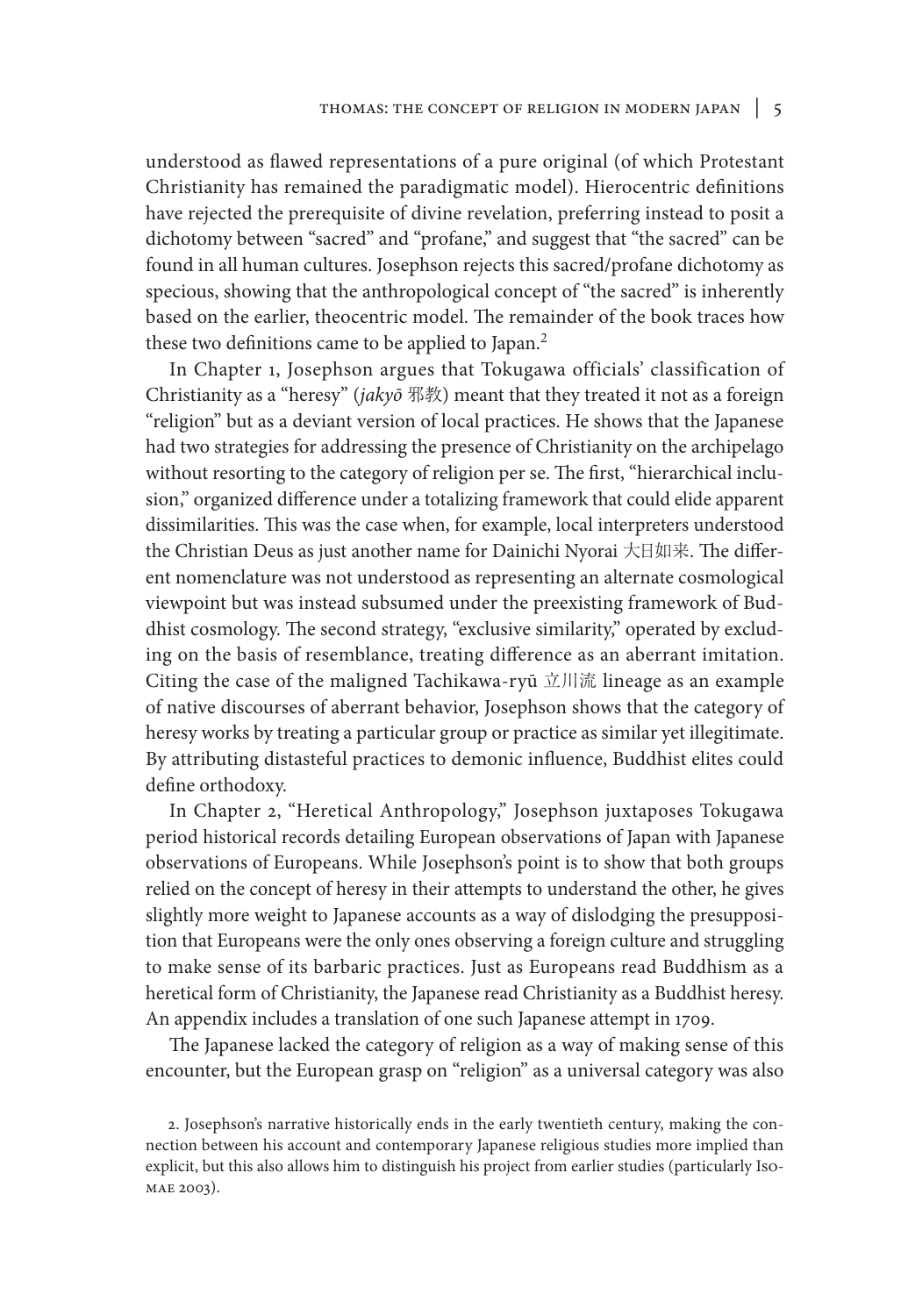tenuous. Chapter 3 proceeds with this in mind, as Josephson examines how "religion" emerged as a political term used in the treaties ratified between Japan, the United States, and western European nations.3 Noting the flurry of translation that occurred in the mid-nineteenth century as Japanese interpreters attempted to find or create appropriate domestic analogues for foreign words and ideas, Josephson draws on linguistic theory to show that as the prototype for "religion," Christianity retained a primacy of place even when that category was reformulated to include non-Christian practices. Although they were in a relatively weak position in terms of international power relations, Japanese interpreters were not passive recipients of this Christian-centric "religion." Through tactical practices of selective translation and creative interpretation, late Tokugawa and early Meiji leaders proactively misread the diplomatic term "religion" in order to build prophylactic barriers against Christian incursion.

In Chapter 4, Josephson lays out the first part of his account of how Shinto came to be understood as a non-religion in Meiji era governmental policy. He argues that Shinto was not, as has commonly been assumed, a "religion" that was reconfigured as a political system. Rather, Shinto was molded in the hands of Kokugaku 国学 scholars to operate as a comprehensive "science." European understandings of science were intimately connected with Christian cosmology, so Japanese interpreters operating under the Tokugawa ban on Christianity had to "secularize" European scientific knowledge before Europeans themselves did. Using new philological and textual critical methods, these Japanese interpreters then shrewdly showed that ancient Japanese people had understood, for example, the heliocentric conception of the universe long before Europeans had, effectively making European science a pale imitation of a Japanese original. Kokugaku and Mito School intellectual strains subsequently blended in Ōkuni Takamasa's 大国隆正 (1792–1871) *hongaku* 本学, a comprehensive worldview that directly informed the political disposition of the nascent Meiji state. What appeared to be "religion" (that is, Shinto) was actually a comprehensive type of knowledge that incorporated cosmogony, "natural philosophy," and political theory.

As a logical extension of his argument that Shinto operated as a National Science, Josephson asserts in Chapter 5 that Shinto formed the basis for a secular system in Meiji era Japan. This perspective may be counterintuitive to readers more familiar with the older model of Shinto as Japan's national religion from the period between 1868 and 1945, but that model has been sharply and deservedly called into question in recent Japanese scholarship (Okuyama 2011). Questioning the "State Shinto" model does not mean running to the opposite extreme

<sup>3.</sup> Josephson's claim that provisions for "religious freedom" in international treaties served as a cover for Christian missionary activity corroborates recent scholarship on the Middle East (MAHMOOD 2012).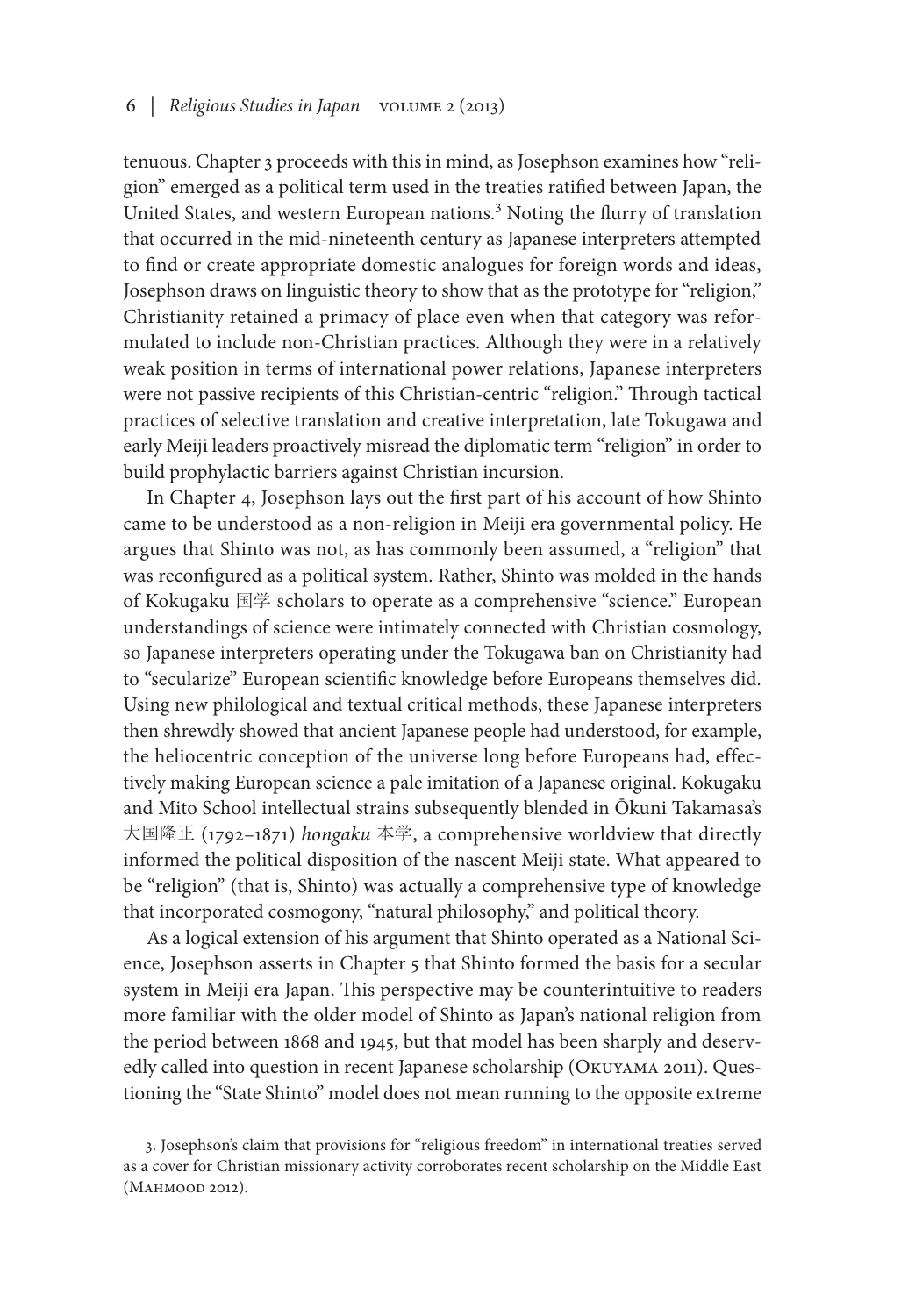of defending what was clearly an ideologically powerful (and ultimately violent) worldview. Crucially, Josephson shows that as a secular system, Shinto exerted as much ideological force as any state religion might, forcing religions to define themselves in opposition to a Shinto conceived as "neutral," antecedent to private religious "belief," and equivalent with Japaneseness. This "Shinto secular" formed a common core-type secularism that undergirded the Meiji state by superseding all other religious commitments.4

Through a creative excursus on the development of realist fiction and biopolitics, Josephson shows a two-step process whereby "the real" became equated with the National Science worldview in Meiji era Japan. Although the empirically unverifiable aspects of that worldview (deities, a divine cosmogony) gradually receded in the arena of natural science, they survived in Shinto-inflected political theory. The understanding of reality that resulted deeply influenced compulsory education, the "secularization" of shrines and the laicization of shrine priests, and the formal separation of Shinto from Buddhism. The resulting secularized Shinto vision of the Japanese *kokutai* 国体 functioned analogously to the secularized Christian theology that informed nineteenth-century European political sovereignty. It also became distinguished from a private, "religious" variety of Shinto when the government began to reconfigure Shinto lay associations as "religions" akin to Buddhist denominations in the 1870s.

In the next phase of his argument, Josephson argues that part of the process of formulating a modern "Shinto secular" state was to identify certain practices and groups as incompatible with "the real" posited by the Meiji state. The "civilization and enlightenment" rhetoric of the era was applied not only to customs but also to ritual: as secular Shinto rituals came to serve as markers of civilization, alternate ritual forms were suppressed. This resulted in a standardization of the national ritual calendar, suppression of "lewd" practices such as phallus worship, and persecution of fortune-tellers and their ilk. The rise of scientific authority and new disciplines such as psychology also caused, by the 1880s, a new form of (partial) disenchantment in which the neologism *meishin* 迷信 (superstition)

4. Although the category of "the secular" forms a crucial linchpin of Josephson's argument here, he unfortunately glosses over important distinctions between "the secular" (an ostensibly neutral, non-religious space), "secularism" (an ideology aiming to create such space), "secularity" (a quality of social structure or epistemology predicated on the presupposition that "the secular" exists), and "secularization" (understood alternatively as the inexorable retreat of religion from public space or the proactive exile of religion by the state). This minor criticism aside, in his indication of the mutual imbrication of "religion" and "the secular" and his attendant recognition that varieties of secularism exist, Josephson is consistent with some recent scholarship (for example, Jakobsen and Pellegrini 2008). His argument is also, to my mind, a considerable improvement on the problematic "State Shinto" model. This contribution will become more apparent as others apply Josephson's insights to the early twentieth century.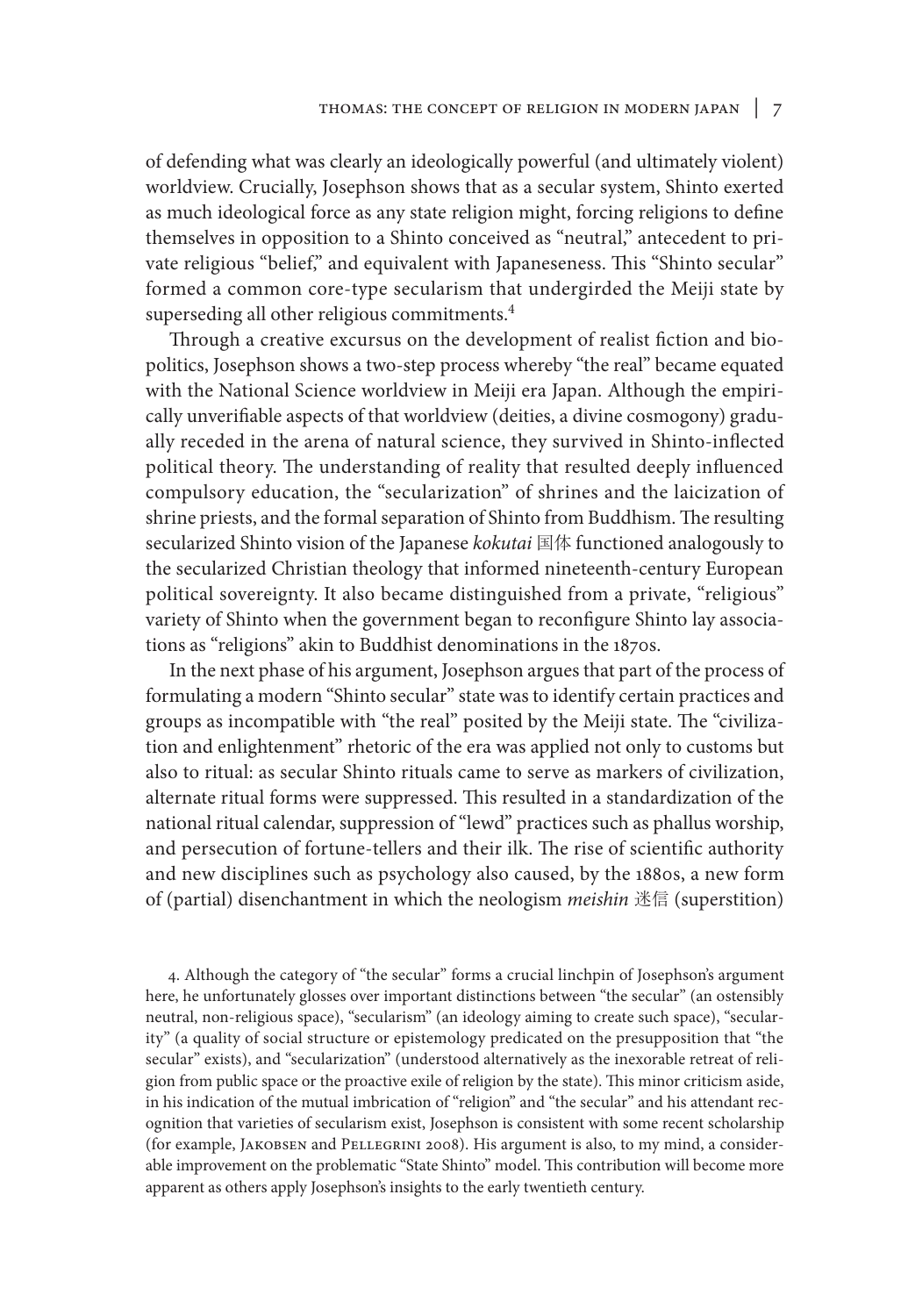came to replace heresy (*jakyō*) as the identifier for unsavory ritual practices. Contemporary legal codes exhibit a transition wherein "black magic"—formerly banned because it was perceived to be physically dangerous—came to be censured instead because it was "superstitious," while individuals suffering from fox possession and similar ailments came to be treated as mentally ill. Meanwhile, official attempts to restrict missionary activities led to the introduction of the new, abstract category of "religion" into international treaties. Policymakers inscribed the new distinctions between science and superstition in treaty provisions for "freedom of religion."

In Chapter 7, Josephson upends the familiar Saidian account of Europe's masterful encounter with the passive "Orient," showing that Japanese interpreters played active roles in formulating European understandings of the new academic field of "Japanese religions." While European interpreters held strategic advantage in early discussions of "Japanese religions," Japanese intellectuals and policymakers wielded tactical agency to reconfigure the category of "religion" to suit their particular interests. Intellectuals with diplomatic experience and contributors to the influential policy journal *Meiroku zasshi* 明六雑誌 weighed in on what counted as "religion" in Japan, what role it should play in statecraft (particularly "civilizing" projects), and how the diplomatic problem of "religious freedom" was best resolved.

The diversity of interpretations seen in the pages of *Meiroku zasshi* indicates that the concept of "religion" had not yet solidified in the 1870s. Despite these differences, the contributors generally understood "religion" as a positive, "civilizing" influence that could be distinguished from negative "superstition." As an example of how this language developed among contemporary religious leaders, Josephson very briefly highlights Shimaji Mokurai's 島地黙雷 (1838–1911) interpretation of Shinto as a secular field compatible with Christianity and Buddhism, with the latter two traditions now understood as distinct "religions." Josephson concludes by showing that even as Japanese intellectuals' understandings of religion were influenced by their interactions with academics during their diplomatic missions to Europe, European scholars embraced ideas about "Japanese religions" that they had absorbed from their Japanese counterparts. The category of "Japanese religions" was born out of this process.

Chapter 8 examines the formation of the 1889 Constitution of the Empire of Japan. Against the view that the Meiji constitution served as one of the foundational documents for a theocratic "State Shinto," Josephson persuasively shows that the constitution was not only akin to contemporary European constitutions in its association of sovereignty with divinity, but also in the circumscribed nature of its guarantee of religious freedom. In fact, the Meiji constitution was in some ways more liberal than many contemporary constitutions, some of which explicitly outlined a state religion (Norway, Spain), and some of which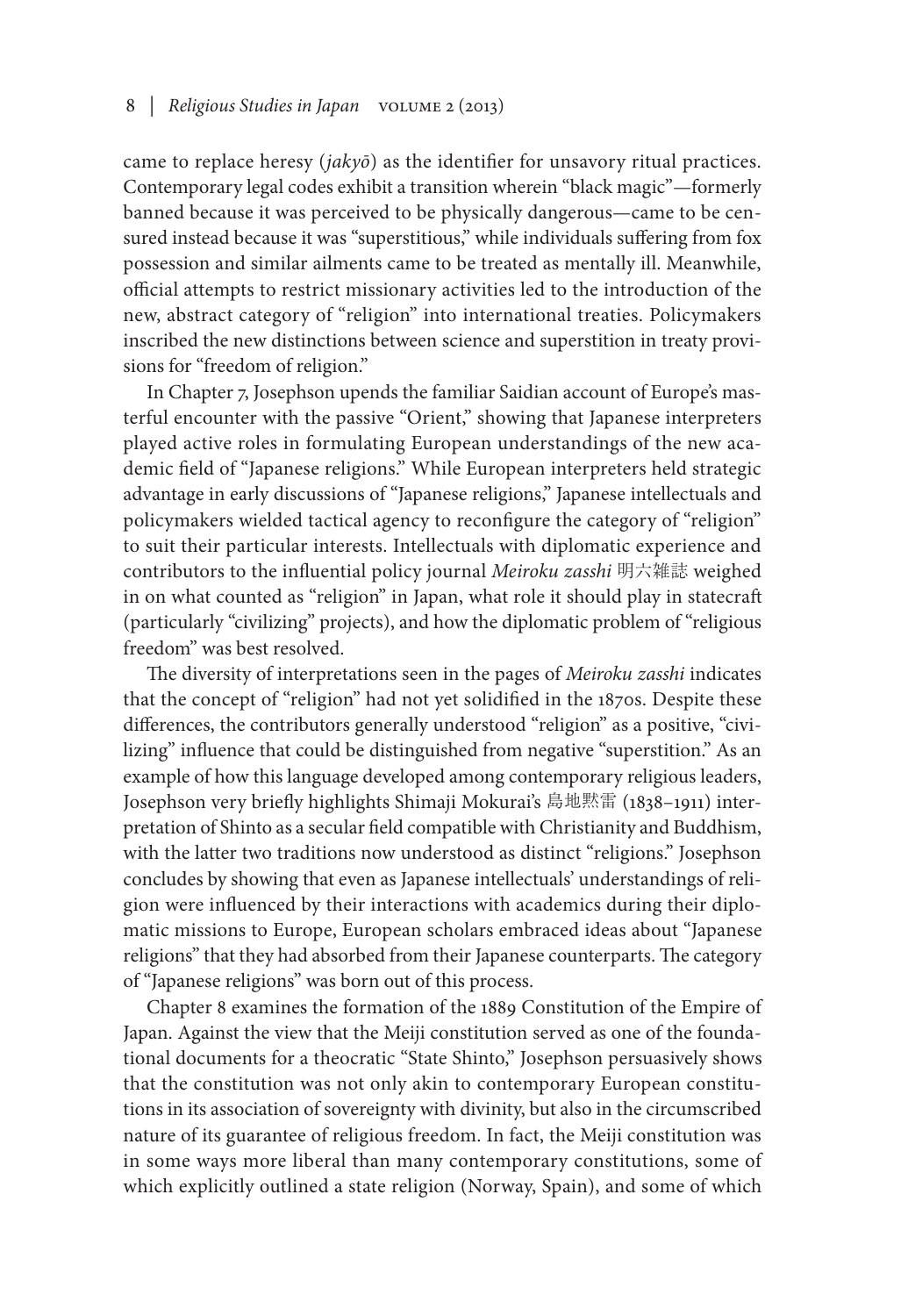singled out specific groups for exclusion (Jews, in the Norwegian constitution). Josephson also makes the important point that freedom was granted to *shinkyō*  信教 (understood as interior belief) but not to *shūkyō* 宗教 (understood as a general category encompassing various denominations and sects). Japanese subjects were therefore free to believe whatever they wanted, but the government reserved the right to police their public activities. Subsequent laws and ordinances would make such policing even more explicit, while journalism would subject marginal groups to strict supervision of a different sort. Josephson cites the well-documented cases of Renmonkyō 蓮門教 and Tenrikyō 天理教, both of which suffered from journalistic calumny in the 1890s. Such marginal groups had to adjust their doctrines and ritual practices to conform to legal definitions of "religion" or risk persecution (Tenrikyō survived, Renmonkyō did not).

The Japanese state also directly impinged on matters of belief through public education, providing students with lists of unacceptable beliefs (fox possession, *tengu* 天狗) while simultaneously exhorting them to assent to the "Shinto secular" worldview of imperial divine descent. This substantiates Josephson's claim in the opening of this chapter that modern states do not merely control religion by restricting it to the private sphere or by administering policies of toleration. Education serves as a way for states to engage in subject-formation, producing a particular type of citizen who embraces certain parameters for her belief.<sup>5</sup> Josephson concludes the chapter by showing that the birth of Japanese religious studies at the turn of the twentieth century contributed directly to the shift from *theocentric* to *hierocentric* understandings of "religion," in which de-Christianized interpretations of religion as a universal aspect of human existence reflected the direct mediation of Japanese scholars.<sup>6</sup>

A short conclusion summarizes the book by showing the mutually imbricated nature of the categories of "the secular," "superstition," and "religion." Josephson maps these onto a more abstract set of principles, in which modern secular states align themselves with a neutral, self-evident realm ("the real"). This scientistic approach negates the "delusory" world of superstition (magic, the demonic), articulating a distinction between "mandatory truth" and "backward superstition." In this view, religion is one species of "superstition," but it is a species that cannot be wholly eradicated by scientism. Josephson describes religion in this sense as a "paradoxically optional set of beliefs between state truths

5. Although he is less sanguine about the category of "State Shinto," this places Josephson's argument in line with Shimazono's (2010) recent book on that subject.

6. This interpretation is based on Josephson's argument in the Introduction (8–11), as the words "hierocentric" and "theocentric" seem to have been transposed on page 246. This is one example of the apparently hasty copyediting of the book, which is otherwise meticulously assembled and argued.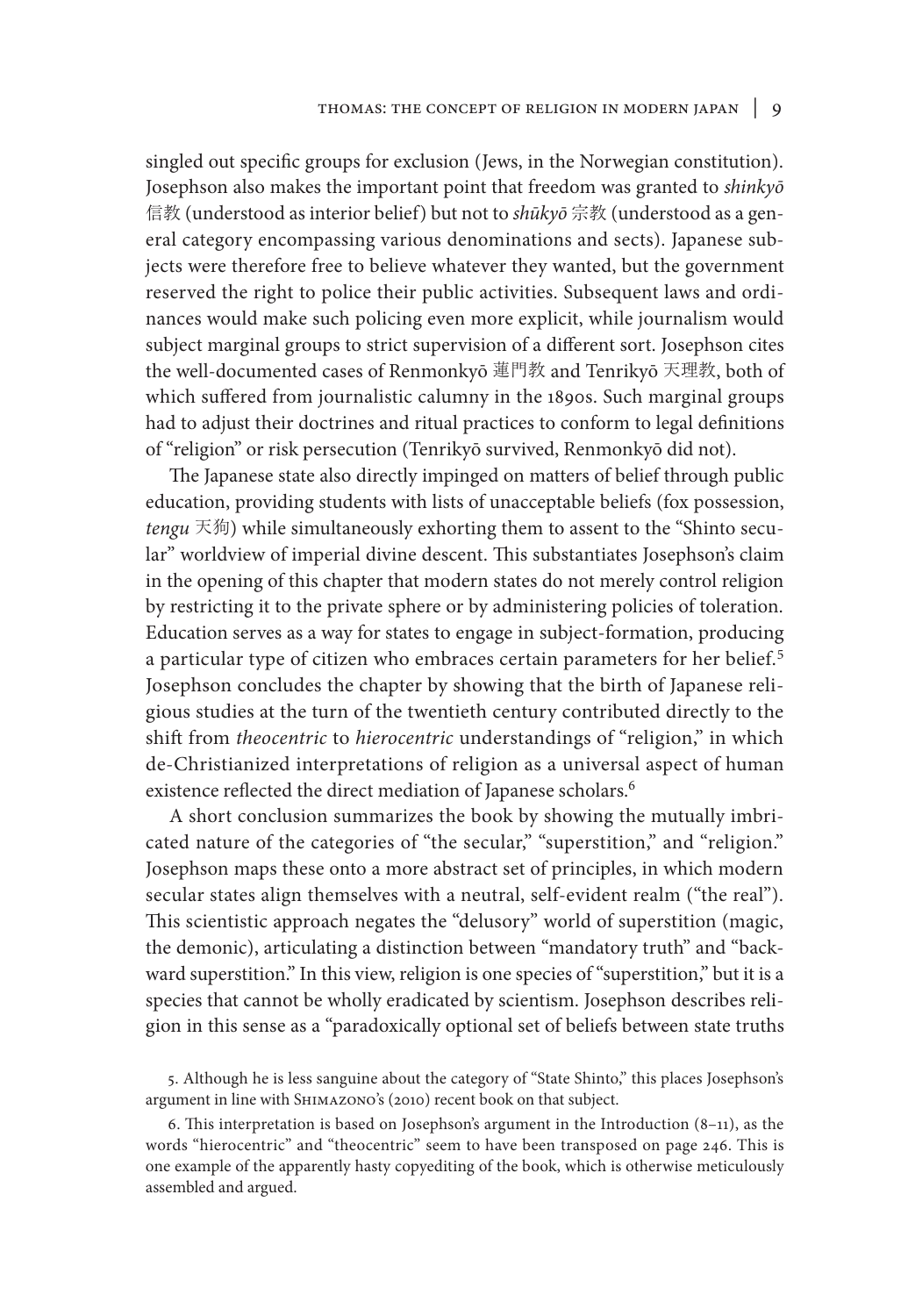[science] and banned delusions [superstition]" (260). Religion becomes a third term through which "the real" and "delusion" are mediated.

## *The Concept of Religion in Modern Japan*

*Kindai Nihon no shūkyō gainen* is more cautiously argued than *The Invention of Religion in Japan*, but Hoshino Seiji's points are equally stimulating. In the preface, Hoshino lays out the basic goals of the project, clarifying that the aim of the book is not to discuss the "essence" of (perennial, universal) religion, nor is it to identify "genuine" and "false" religion or to obliterate the category of religion altogether. Rather, Hoshino traces how non-elite religious intellectuals who were skilled in the use of abstract concepts naturalized the category of religion over the course of the Meiji era. He shows that their apologetic rhetoric—which was inherently designed to garner legitimacy for certain traditions through comparison and contrast with others—created "religion" in an increasingly abstract sense. Without any trace of combativeness, Hoshino effectively refutes the scholarship that has treated "religion" as a foreign imposition by showing the alacrity with which local intellectuals adopted and reflexively applied the term.

While all of Hoshino's subjects belonged to a well-educated class, none of them were the elites at Tokyo Imperial University or the politicians and bureaucrats responsible for formulating Meiji religious policy. Hoshino describes this emphasis as both a strength and weakness of his book. To my mind, the benefits are clear because some literature already exists on policymakers (for example, Yamaguchi 2005; Maxey 2005). Hoshino also acknowledges that his focus on this literate class does not allow him to discuss grassroots-level religious leaders who were less prepared to discuss religion as an abstract concept (a topic for future research if supporting materials exist). While this limitation of scope is pragmatic, some readers may wonder about the criteria used to select the intellectuals he does study. For example, the preponderance of liberal Christians in his account may slightly undermine his attempt to theorize about the development of "religion" outside of those circles, and his Buddhist cases were lay intellectuals rather than clerics.

Chapter 1 provides a swift historical overview of the factors that contributed to the emergence of the modern category of "religion" in Europe, tracing the emergence of natural theology and Deism and their subsequent impact on anglophone understandings of religion, which in turn directly affected the conception of religion introduced to Japan by Christian missionaries.7 The remainder of the chapter is a literature review covering the major contributions to historicizing the category of religion in both Anglophone and Japanese scholarship. While

7. Hoshino's discussion of Christian natural theology and Deism bears more than passing resemblance to Josephson's treatment of Kokugaku as "National Science." This parallel deserves further study.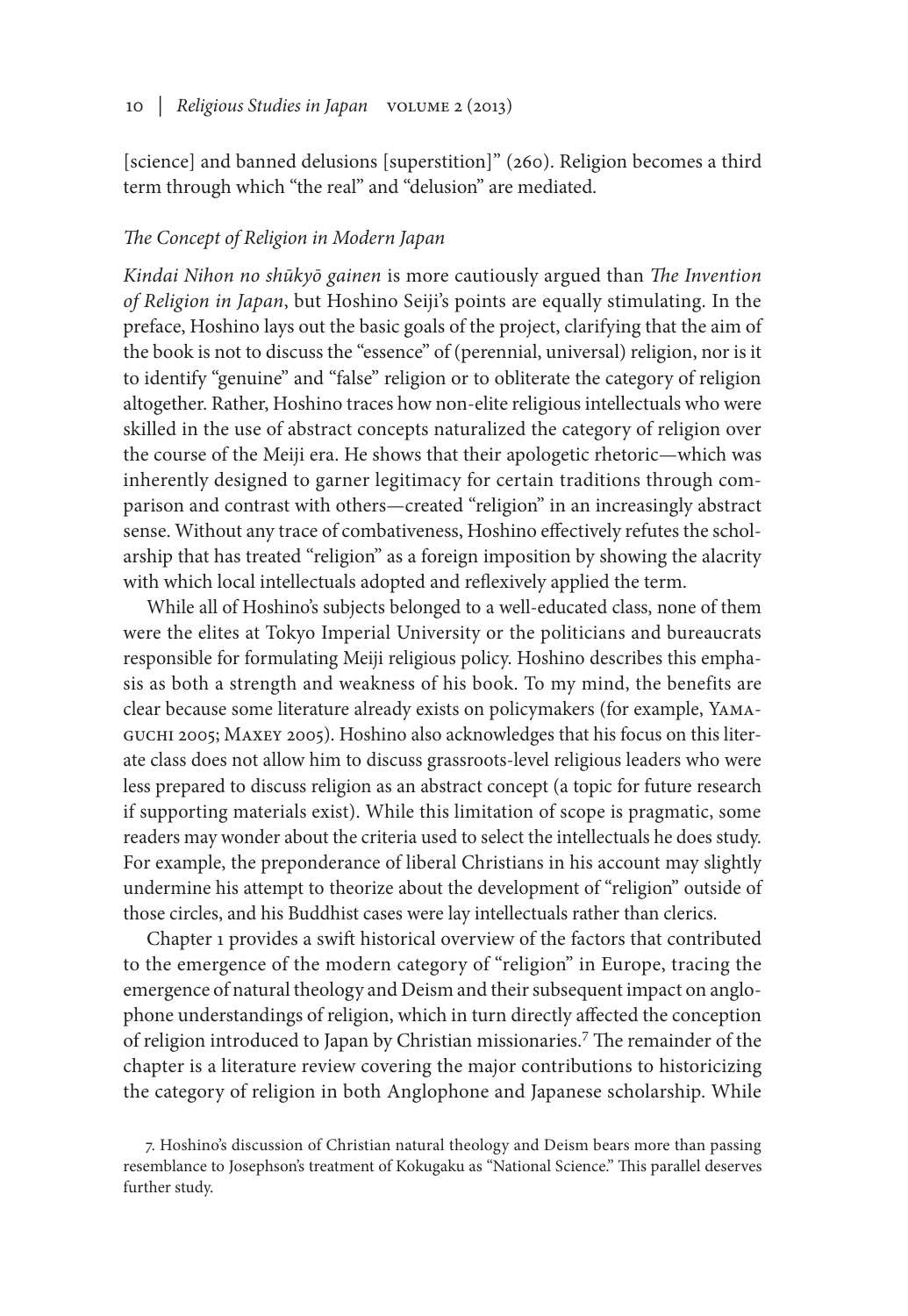this retrospective provides welcome context for the material that follows, the exhaustive survey of foregoing scholarship sometimes overshadows Hoshino's own points. Two things merit further explanation here.

First, Hoshino rightly argues that it is insufficient to say that a belief-centric *shūkyō* replaced a practice-oriented *shūshi* 宗旨 or *shūmon* 宗門 wholesale in the middle of the nineteenth century. The neologism extended the semantic range of these previously existing terms rather than obliterating them outright or overnight, and Hoshino traces the process whereby *shūkyō* became not only the preferred translation of the foreign term "religion" but also a reflexive category. He shows that "religion" was hardly imposed on Meiji-era Japan, but rather that it was proactively adopted and modified by contemporary intellectuals.

Second, using "religion" apologetically necessarily meant to think of the category comparatively. Over the course of the Meiji era "religion/*shūkyō*" became a sort of lingua franca through which previously incommensurable ideas about civilization, transcendence, and morality became mutually intelligible. To put this slightly differently than Hoshino himself does, what we now call "religion" did not become *privatized* with the importation of conceptions of interiority and the primacy of faith, but rather (or also) "religion" became very *public* as various interest groups reinterpreted their own positions in light of a category they collectively understood as meaningful. Hoshino describes this as progressive "abstraction," in which religion ceases to indicate one specific tradition (for example, Christianity) and comes instead to indicate a universal phenomenon with various local expressions. Through this "religionizing" (*shūkyōka* 宗教化) process, even groups that rejected the label (or were deemed to not warrant it) eventually came to be understood as "religions" in their own apologetic discourse and in public administration.

Part I, "Religion as Civilization," is historically grounded in the period between the Meiji Restoration of 1868 and the early 1880s; it shows how various thinkers mobilized "religion" in print and public oratory (*enzetsu* 演説), tying it to "civilization" (*bunmei* 文明), "learning" (*gakujutsu* 学術), and "morality" (*dōtoku* 道徳). Chapter 2 shows that early Meiji Christian apologists such as Uemura Masahisa 植村正久 (1858–1925) held deeply ambivalent views about the relationship between religion and civilization. Even as they identified Christianity as a "civilizing" agent, they criticized the contemporary tendency to admire Christianity merely because it was the religion of powerful Western nations. Hoshino shows that anglophone Christian discourse of the mid-nineteenth century mobilized science—particularly mechanistic understandings of the universe wedded to teleological conceptions of progress and providence—in apologetic writings that treated Christianity as an agent of civilization.

Christian missionaries initially mobilized a *kanbun* 漢文 text formerly used in Chinese missions to appeal to literate Japanese audiences, highlighting the supe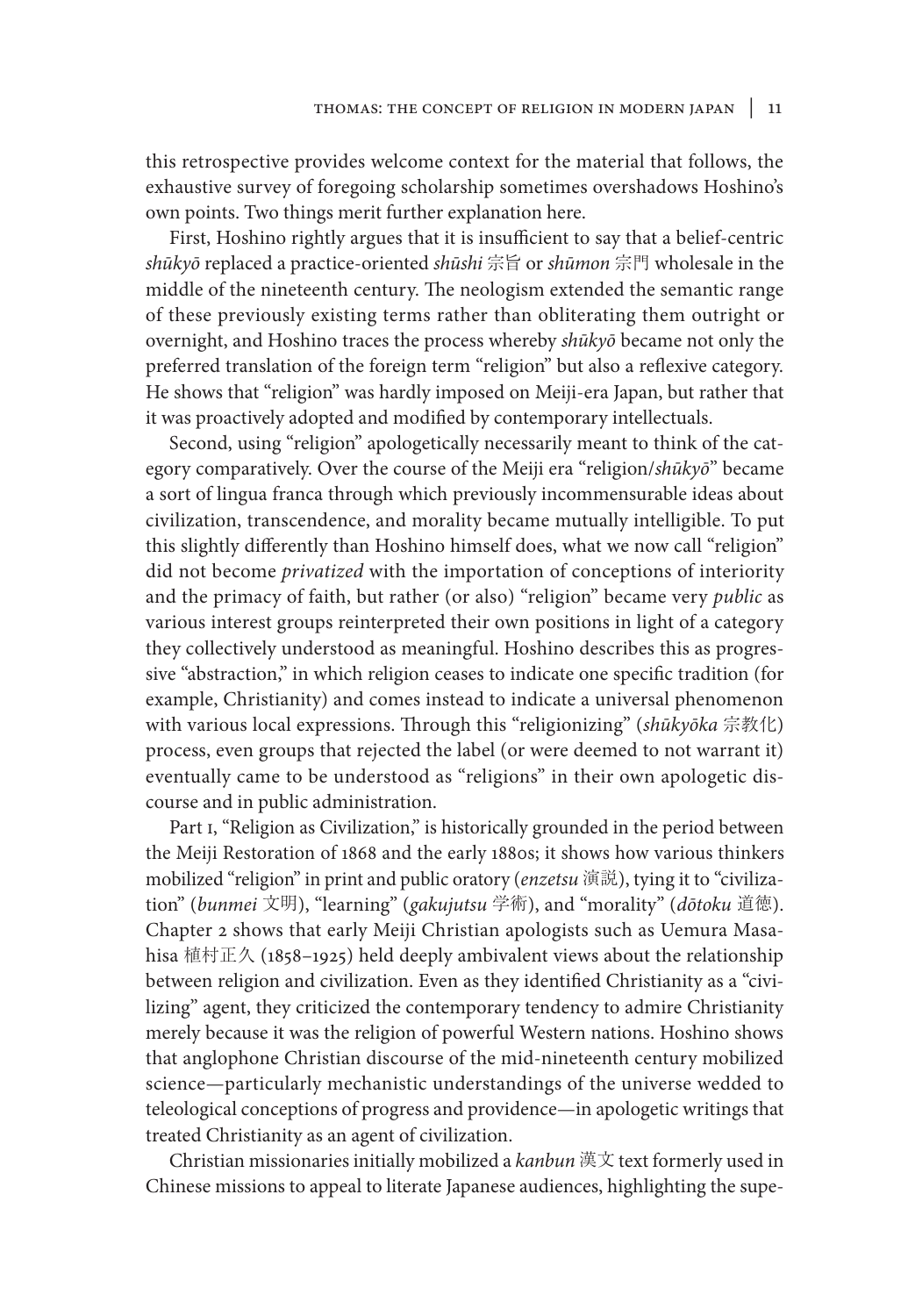riority of Christianity by appealing simultaneously to Confucian and scientistic understandings of mechanical and moral universal order. The Japanese interpreter of this text, Nakamura Masanao 中村正直 (1832–1891), avoided Christology entirely in his representation of Christianity as a rational, moral order. Both Uemura and Nakamura embraced a vision of Christianity (that is, religion) that was simultaneously universal and civilizing: Uemura posited an intrinsic "religious sentiment" that could be cultivated through "civilizing" education; Nakamura used traditional Confucian rhetoric to both affirm and subtly challenge the missionary equation of Christianity with civilization.

In Chapter 3, Hoshino focuses on the figure of Takahashi Gorō 高橋吾良 (also 五郎), a Christian convert who was a founding member and regular contributor to the ecumenical Christian magazine *Rikugō zasshi* 六合雑誌. Hoshino focuses on a period in the early 1880s when Takahashi wrote a series of articles that attempted to outline the relationship between religion (*shūkyō*) and academics (*rigaku* 理学). Although the distinction between neutral "learning" and confessional "religion" is often understood as one mark of modernity, Hoshino shows that at this stage the two were intimately connected. For Takahashi, scholarship was not separate from morality, and study of the natural world ultimately led to virtue through the medium of encounter with the Creator. Although contemporary Christians such as Naruse Jinzō 成瀬仁蔵 (1858–1919) critiqued Takahashi's conception of religion as excessively intellectual, in the mid-Meiji era this conception of religion was apparently quite influential.

In Chapter 4, Hoshino turns to the Buddhist world and the practice of *Bukkyō enzetsu* 仏教演説, a form of public oratory targeted to audiences who may not have had any particular affiliation with (or affinity towards) Buddhism. Drawing on fascinating documents such as *Meikyō shinshi* 明教新誌 articles by Ōuchi Seiran 大内青巒 (1845–1918) and contemporary guidebooks for orators, Hoshino shows that *Bukkyō enzetsu* became a prominent new media form in the early 1880s that allowed Buddhists to target "people of middling ability and above" and counteract contemporary critiques of Buddhism as an outmoded religion for the ignorant. In contrast to earlier forms of Buddhist oratory, *enzetsu* was neither a detailed lecture on a specific Buddhist text (*kōgi* 講義), nor was it a performative homiletic sermon (*sekkyō* 説教). Rather, *enzetsu* performed an essentially apologetic task by defending Buddhism in a general, pan-sectarian sense. In this inherently comparative project, Buddhism was positioned as one religion among many, with the category of "religion" superseding any given tradition or group.

In Part II, "From Civilization to Religion," religion comes into its own as a category separate from both civilization and scholarship. In Chapter 5, Hoshino traces arguments about religion found in Kozaki Hiromichi's 小崎弘道 (1856– 1938) 1881 translation of J. H. Seelye's 1873 *The Way the Truth and the Life* and in Kozaki's own *Seikyō shinron* 政教新論 (New treatise on state and religion,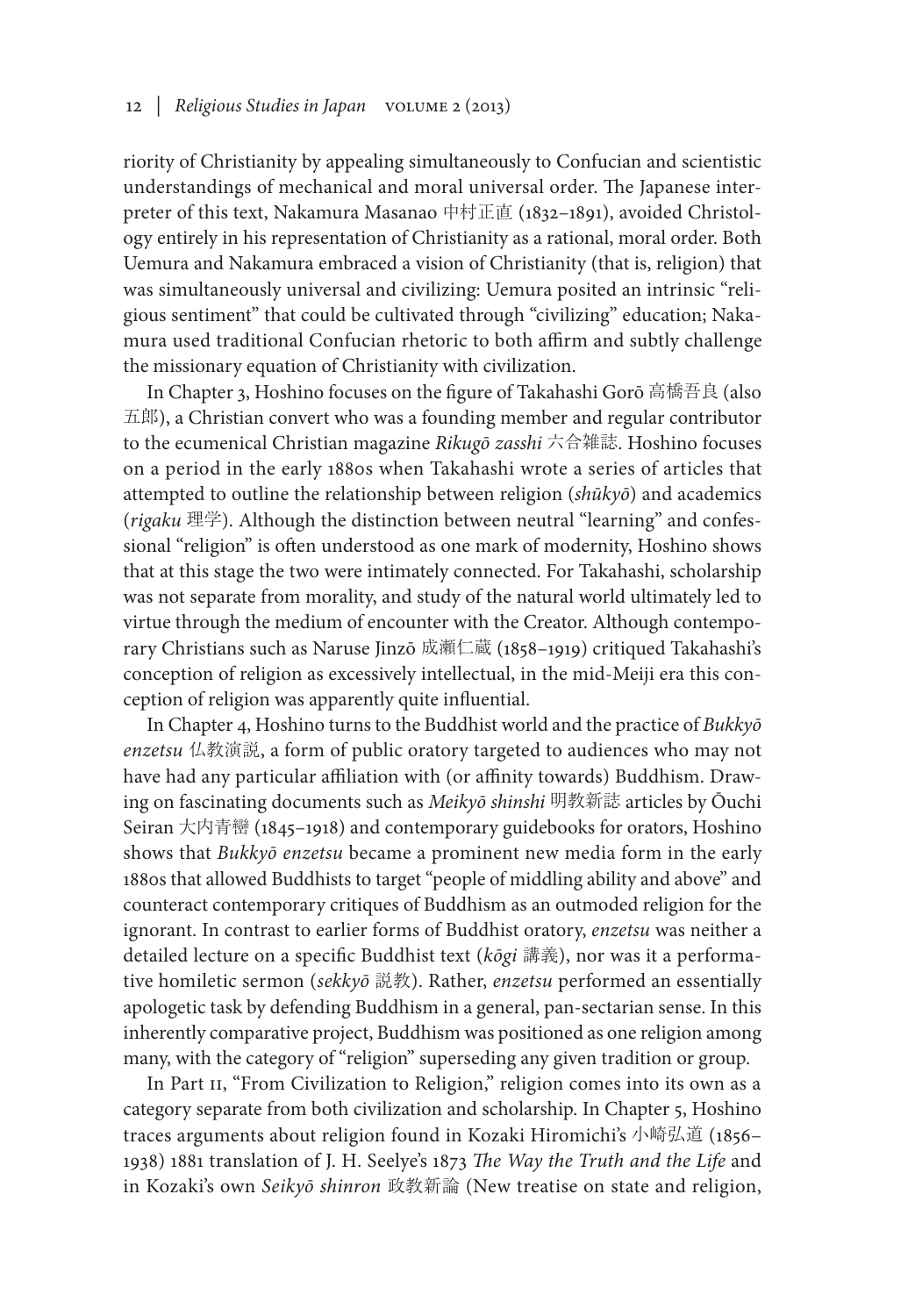1886). Briefly, Seelye distinguished between human-made and divinely revealed religions, suggesting that only Christianity belonged to the latter category, and that Christianity alone maintained a state of political and doctrinal purity instead of allowing itself (like Buddhism) to mix with local superstitions or be influenced by temporal authority. In *Seikyō shinron* Kozaki reproduced Seelye's argument in its broad strokes, arguing that the adoption of Christianity was necessary for civilizing projects due to its ability to provide moral guidance. While Christianity therefore became the prototypical model for religion, Kozaki's interpretation of the relationship between Christianity and other religions softened the sharp distinction seen in Seelye's work, treating the difference as one of degree rather than kind.

Chapter 6 takes up Nakanishi Ushirō 中西牛郎 (1859–1930) as a counterpoint to the famed Buddhist reformer-apologist Inoue Enryō  $\# \pm \pi$  (1858–1919).<sup>8</sup> Whereas Enryō's intellectualist Buddhist apologetics were conducted using the language of Western philosophy, Nakanishi's less confrontational approach borrowed from the (originally Christian) "Natural Religion/Revealed Religion" paradigm to show that in order to qualify as "religion," a tradition must have a revelatory element. Nakanishi argued that Buddhism was superior to Christianity in the rational quality of its revelation. While both men advocated academic, rational comparison of religions, Enryō's commitment to finding the religion most suitable to Japanese culture (Buddhism) can be contrasted with Nakanishi's less culturally bounded interpretation.

Chapter 7, "From Civilization to Religion," returns to Uemura Masahisa, tracing a major shift in his thinking about "religion" that occurred between 1880 and 1890. Whereas at the beginning of the decade Uemura posited Christianity as equivalent with civilization and as the single candidate for status as Japan's national religion, an 1888–1889 trip to the United States exposed him to Christian hypocrisy, shattering long-held illusions and forcing him to treat religion as an abstract, universal field divorced from Western civilization. While Uemura remained committed to a teleological model of religious development, now religions were ranked as "true" and "provisional," with all religions regarded as greater or lesser expressions of absolute truth. In the context of increasing cultural nationalism, Uemura's new universalist interpretation of religion served to both defend Christianity and to provide clarity in the distinction between religion and non-religion. Uemura also embraced the emerging field of comparative religion as the most advanced of the various academic disciplines.

Part III, "The Rearrangement of Religion and Morality," focuses on the end of the Meiji era. Here Hoshino shows how the 1891 Uchimura Kanzō 内村鑑三 (1861–1930) lèse-majesté incident and the subsequent furor over the "clash

<sup>8.</sup> Hereafter I refer to this Inoue as "Enryō" to distinguish him from his contemporary Tetsujirō.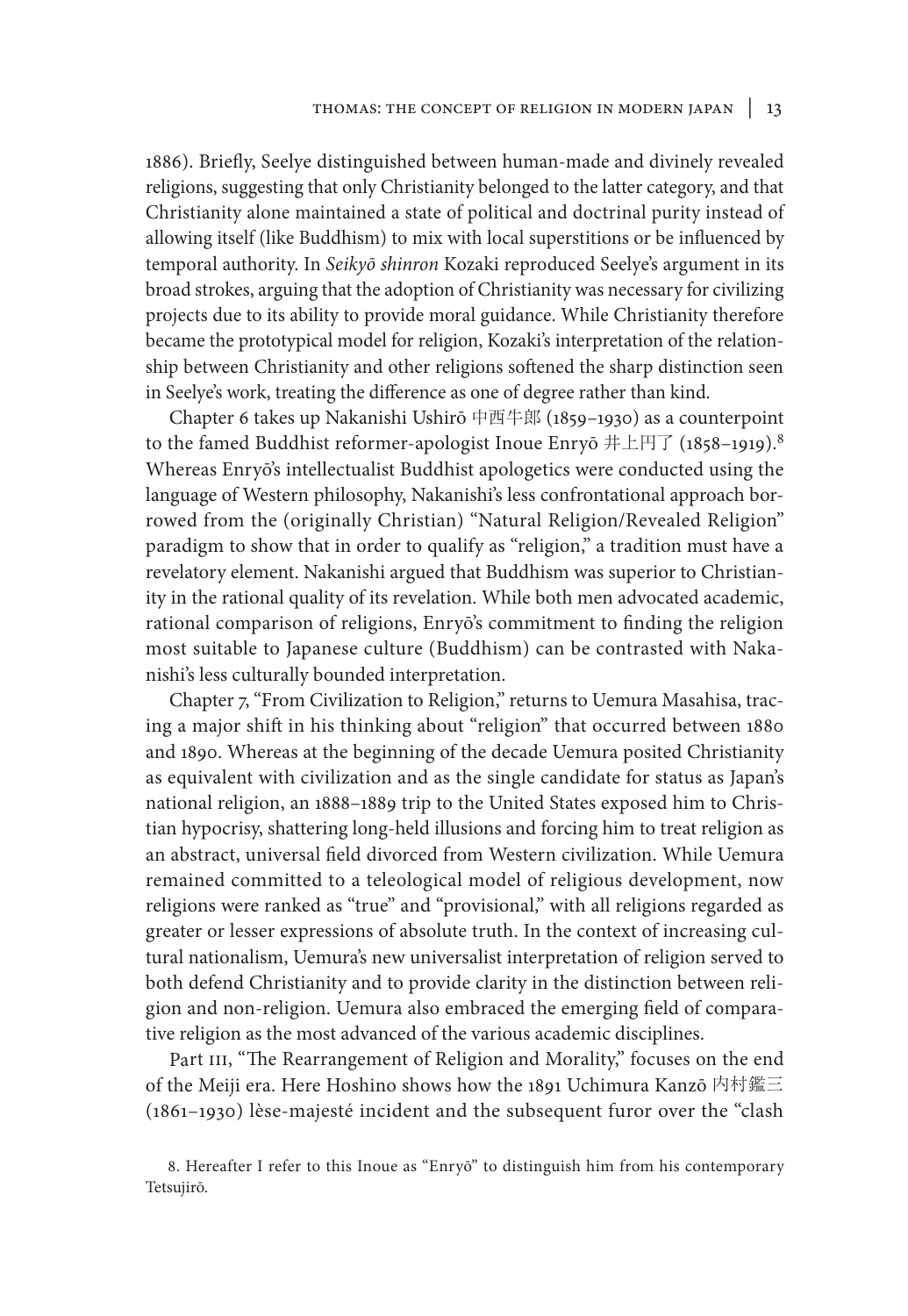of education and religion" exemplified a new phase in which religion existed as a discrete category separate from—and potentially inimical to—morality. Chapter 8 examines Uemura's response to the Uchimura incident. While some contemporary Christians attempted to distinguish "superficial rituals" (rites venerating the emperor as the political head of state) from "rituals with religious elements," Uemura joined other Christians in arguing that it was incumbent on the state to remove any trace of religiosity from rituals held at public schools in order to conform to the constitutional guarantee of religious freedom. However, these initial responses to the incident left "religion" and "religious ritual" largely undefined, so Uemura proceeded to clarify his own position in an article entitled "Lèse-majesté and Christianity" in the Christian journal *Fukuin shūhō* 福音 週報. The article was suppressed after publication, but in it Uemura turned the lèse-majesté incident into an opportunity to counter anti-Christian sentiment by arguing that rituals involving obeisance in front of the imperial portrait were inherently uncivilized.

When Inoue Tetsujirō's famous tract *Kyōiku to shūkyō no shōtotsu* 教育と宗 教の衝突 emerged in 1893 and portrayed Christianity as fundamentally incompatible with national morality, Christians responded by either suggesting that there was no such opposition between religion and morality or that morality was modulated through religion. Uemura took the latter approach, showing in a serial article entitled *Konnichi no shūkyōron oyobi tokuikuron* 今日の宗教論及 び徳育論 that patriotism could be harmonized with the love of god, and that true patriotism would fulfill the divine mission and surpass national borders. In order to fulfill national objectives moral education would be necessary, but only religion (not secular morality) could truly accomplish such goals. Uemura's rhetoric showed that in the 1890s "religion" and "morality" came to be understood as discrete fields, although the arguments about whether religion subsumed morality within it or vice versa remained inconclusive.

Chapter 9 returns to Nakanishi Ushirō, particularly this influential thinker's appraisal of religion and morality in the "clash of education and religion" debate that occurred in the wake of the Uchimura incident. While Nakanishi's contribution to this debate, *Kyōiku shūkyō shōtotsu dan*'*an* 教育宗教衝突断案 (1893), was not intended to provide a general treatise on religion, in his discussion of Christianity and its relationship to "Japan" Nakanishi offered just such a view. Nakanishi, who spent some time contributing to the Unitarian journal *Shūkyō* 宗教*,* admired the Unitarian commitment to biblical textual criticism and their rejection of the doctrines of Jesus as a redeemer or as the son of god. He urged fellow Buddhists to emulate this rationalist spirit. Whereas Tetsujirō had famously argued that Christianity was fundamentally incompatible with the Japanese national character, Nakanishi encouraged his readers to determine how Christianity might be assimilated. He engaged in some logical acrobatics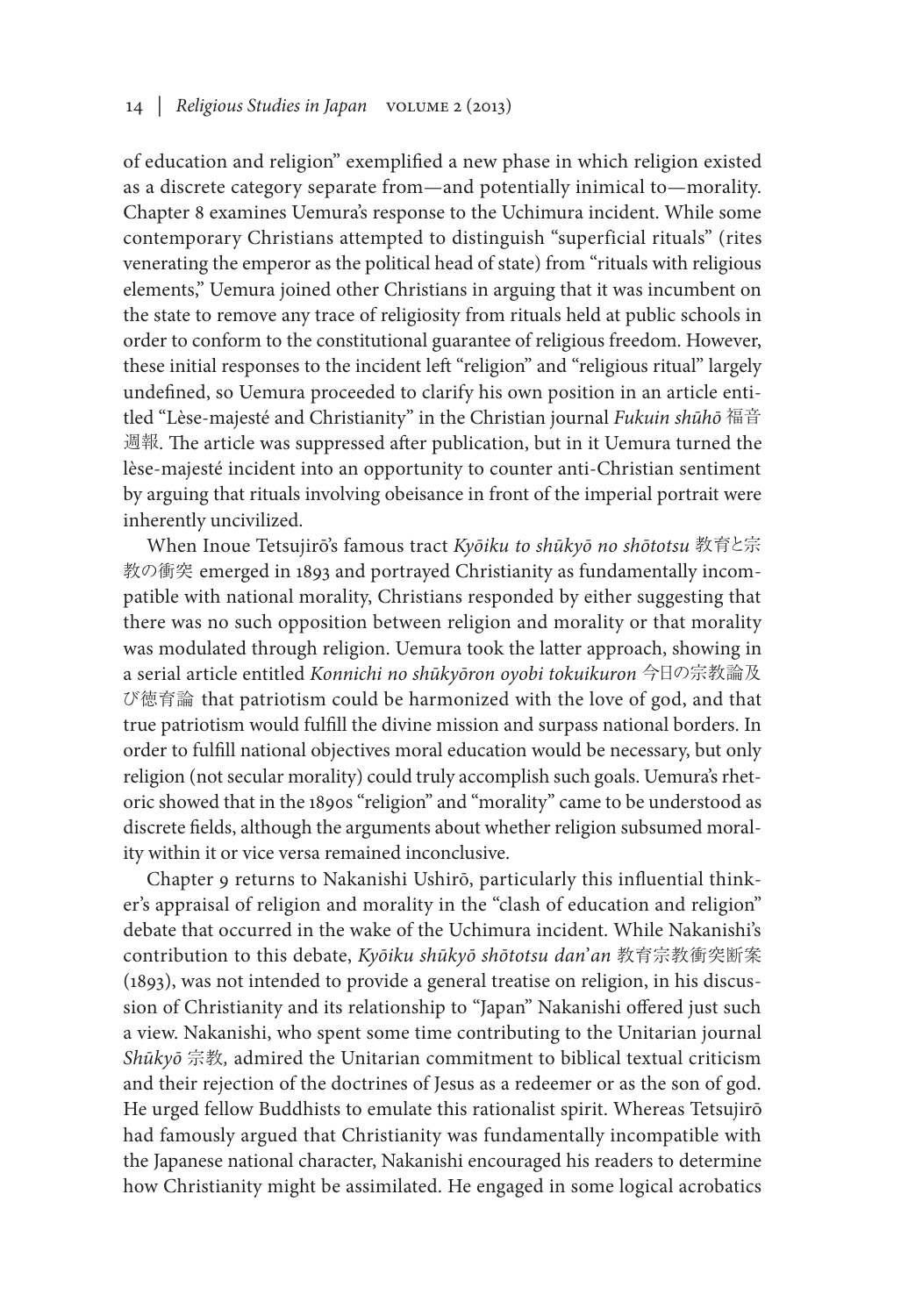to support this point. While he rejected Inoue's claim that religion should submit to the state, he placed Japan's unique *kokutai* above garden-variety religion, going so far as to say that Japanese Christians should reject the Old Testament in order to make Japanese Christianity compatible with the historical vision of the unbroken imperial lineage. All religious traditions that subsumed themselves under the overarching *kokutai* ideology could and should be tolerated.

The section concludes with a chapter in which this newly naturalized concept of religion was articulated in the Christian journal *Shūkyō oyobi bungei* (Religion and the arts), initially published in 1911. This journal targeted an educated urban class, representing the views of Uemura's Japan Christian Church and the membership of Tokyo Theological Seminary. It reflected both a maturation of Japanese Christian theology and a new focus on "religion" as a specific topic of analysis. Contributions from Uemura and other Christians highlighted the personal quest for meaning and the solution of such quests through academic inquiry. Although contributors took Christian superiority over other religions for granted, they did so by appealing to the academic enterprise of comparative religious studies.

Hoshino's lucid conclusion provides a temporal framework to show how "religion" changed over the course of the Meiji era. In the early Meiji era religion was understood as intimately associated with the natural order and universal reason and as indissolubly linked with both "civilization" and "learning." However, this conception of "religion" became unstable as modern epistemology (*kindai no chi* 近代の知) gained prominence. Academic critique led to the location of religion in a separate domain, now understood as a discrete, unique field essentially characterized by transcendence. This did not mean that religion was no longer a subject of academic investigation, but rather that the split between religious practice and academic inquiry was now taken for granted. The new discrete field of "religion" was also separated from morality. The Uchimura lèse-majesté incident prompted some interpreters (such as Nakanishi) to posit morality as superseding religion while others (such as Uemura) saw religion as the essential prerequisite for moral development.

Ultimately, in the late Meiji era religion came to be understood not only as essentially transcendent, but also as having "belief " at its core. Hoshino clarifies that his story is not a teleological account wherein religion ineluctably became synonymous with "belief," but rather that this belief-centric view emerged out of a protracted process of interpretation. The author's claim is not that "belief " did not exist in earlier periods, but rather that as "religion" emerged as a reflexive category, it gradually came to include "belief" as a prerequisite and defining characteristic. This reasonable view complicates the excessively simple rubric of a belief-centric *shūkyō* replacing a practice-centric predecessor.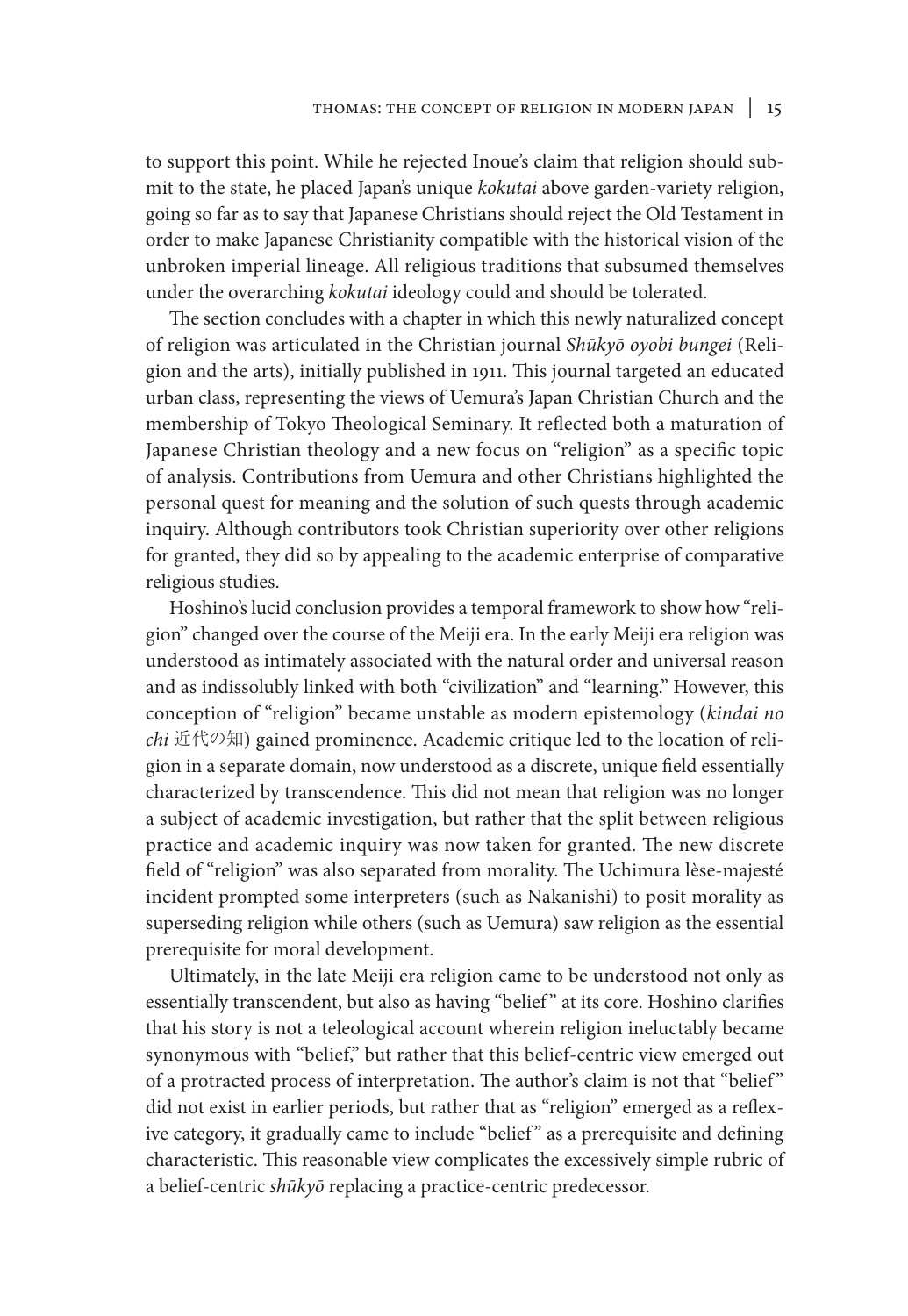#### *Making Religion in Japan*

Even a somewhat lengthy review can hardly do justice to these two fine books. By way of conclusion I will briefly put their respective contributions into focus using a framework provided by DRESSLER and MANDAIR in their recent edited volume (2011). Dressler and Mandair argue that "religion" and "the secular" are not merely co-constitutive, but that "religion-making"—in the sense of treating religion as a discrete and unique category—occurs in three distinct patterns. Namely, religion is constructed through secular political formations ("religionmaking from above"), apologetic discourse ("religion-making from below"), and academic inquiry ("religion-making from outside"). This rubric is admittedly artificial, but it helps to clarify trends that have characterized the reflexive literature on the academic study of religion and to situate these books within those trends.

"Religion-making from above" happens as states determine the criteria by which certain groups or movements are recognized as religions. As AsAD (2003) has demonstrated, this occurs when governments posit the existence of a neutral field called "society" and divide social life into "religious" and "non-religious" areas, with the latter political field understood as "the secular." Josephson nuances Asad's claims by showing that religion is co-constitutive not merely with the category of the secular but also with the category of "superstition." He also persuasively demonstrates that the categories of "religion" and "superstition" may be equally useful to political and ecclesiastical authorities engaged in legitimizing projects.9 Like Asad, Josephson engages in a top-down analysis that examines "religion," "the secular," and "superstition" from the perspective of national policy (which is, in turn, modulated by international pressures). This elucidates a great deal about secularism and religion-making as a tool of statecraft, but leaves unanswered the question of how specific interest groups—clerics and denominations in particular—understand themselves to represent "religion."

"Religion-making from below" occurs as interest groups mobilize the category of religion to attract the attention of potential converts, possible competitors, and the state. Hoshino's book shows how religious intellectuals in the Meiji era used the category of religion for apologetic purposes, thereby fostering a new sense of "religion" as a universal category. Although Japanese interpreters clearly took Protestant Christianity as the paradigmatic model of religion, they were evidently willing to modify both Christianity and "religion" to make each fit with the Japanese cultural milieu. The discursive activities of these mid-level intellectuals rarely influenced state policy directly, but Hoshino persuasively shows that they exerted considerable influence on general understandings of

<sup>9.</sup> Asad (2003, 253-54) briefly mentions superstition in similar terms.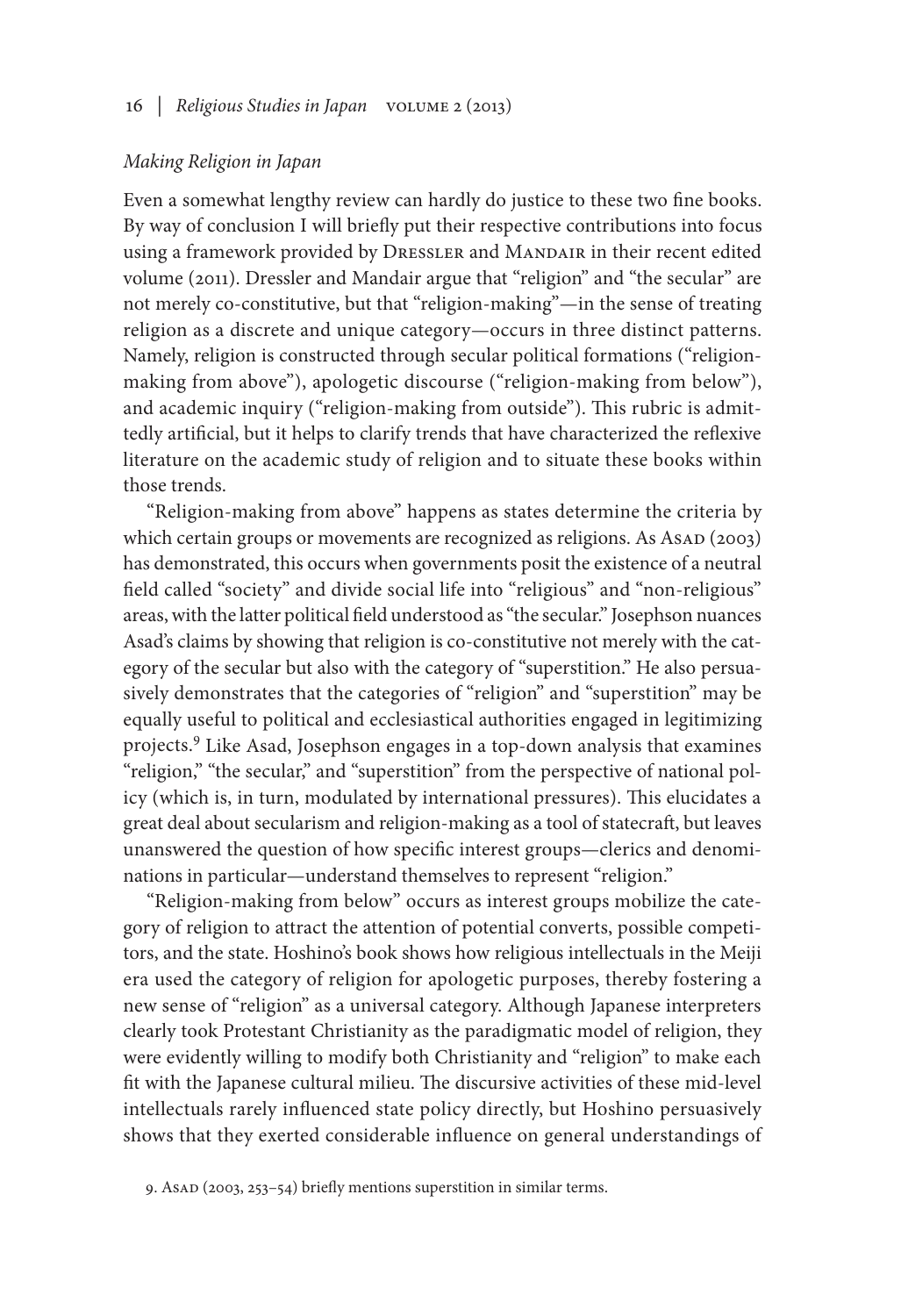"religion." He therefore challenges the tendency to treat the category of religion as a foreign imposition, implicitly rejecting the romanticization of a pre-*shūkyō* Japan seen in some foregoing scholarship.

Finally, "religion-making from outside" describes the process whereby academics identify specific social and cultural phenomena as "religious." Decades of critical reflexive scholarship have highlighted how the academic study of religion is problematically built around a constructed category. Some of this scholarship has been sharply critical of the entire enterprise and less than sanguine about its future. While the importance of recognizing the artificiality of "religion" is indisputable, it would be folly to interpret the imperative to relentlessly question dominant paradigms as a mandate to dismantle the field, in no small part because non-academics continue to apply the category to themselves and others.10

With that in mind, both books do an admirable job of intelligibly and gracefully standing within the tradition of religious studies while showing how arbitrary its primary object of analysis is. They exemplify how evidentiary historical research and discourse analysis can elucidate the adventitious circumstances that have contributed to the ongoing definition and redefinition of "religion." While both persuasively show that "religion" had to be adapted to the Japanese milieu, neither simplistically assumes that religion was unidirectionally forced upon Japan by foreign powers. Instead, they show how non-European agents exerted pressure on the category from the moment they began using it. Scholars of religion have been wringing our hands over the unfair imposition of "religion" on populations that lacked native equivalents, but this anxiety may have hindered our ability to take a careful look at how most variants of "religion" at use in the academy today are *not* purely Eurocentric. Moreover, contemporary usage is not merely the result of Euro-American magnanimity, of "how European universalism was preserved in the language of pluralism" (Masuzawa 2005). Rather, "religion" has been powerfully modulated by non-European legal, apologetic, and academic interventions for as long as the term has existed in its modern sense.

#### *The Way Forward*

Reflexive scholarship can easily become insular, but these books admirably speak to audiences outside of religious studies. Both authors show the importance of "religion" as an aspect of intellectual and political history, and people in fields such as anthropology and sociology will also find helpful the historical context behind the contemporary discrepancies between professions of belief, frequency

<sup>10.</sup> This issue was the topic of a vociferous debate between Timothy Fitzgerald and Ian Reader (Fitzgerald 2003, 2004a, 2004b; Reader 2004a, 2004b).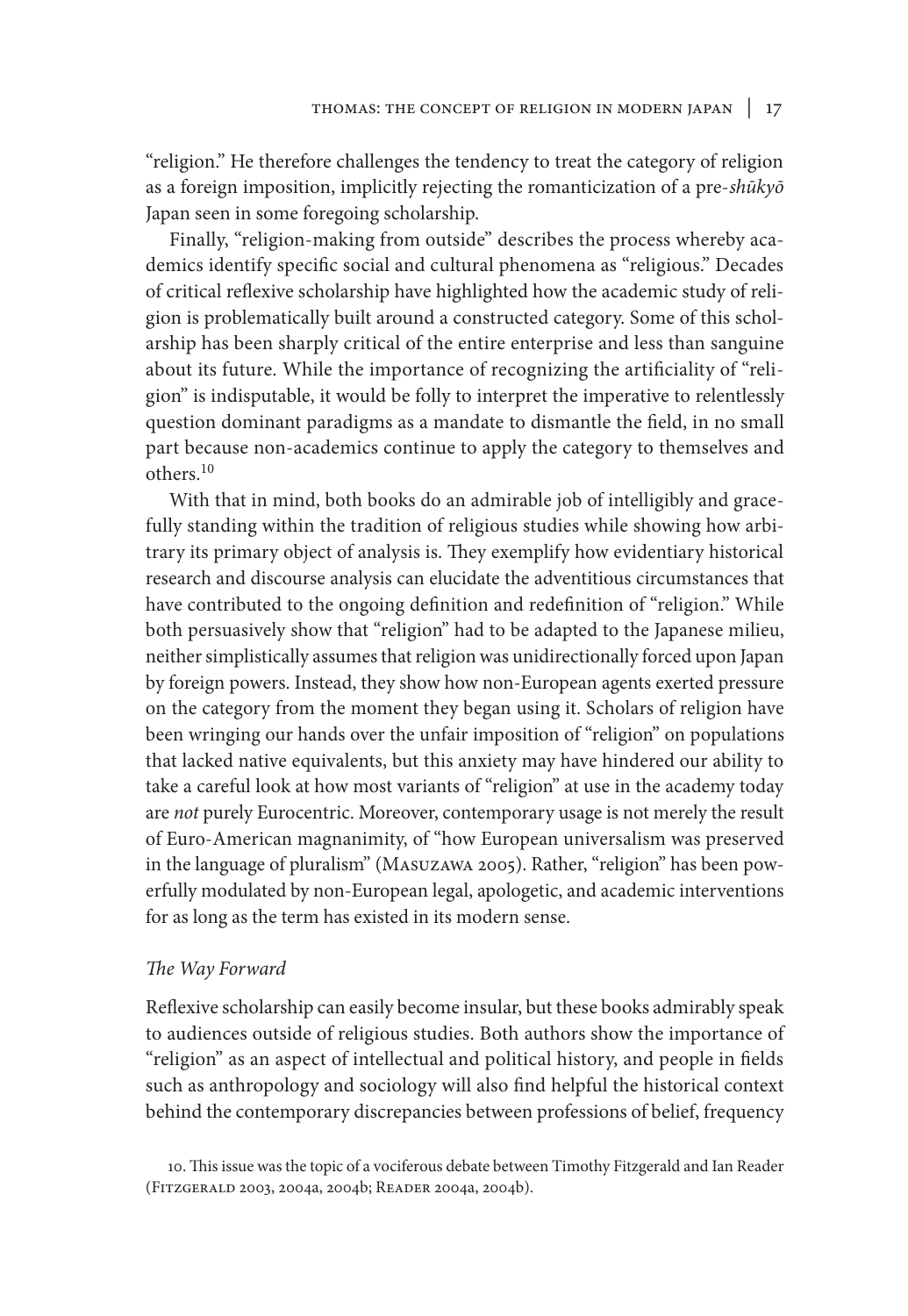of ritual practice, and religious affiliation in contemporary Japan. Both also have much to contribute to the recent flurry of social scientific and humanistic scholarship on secularity, most of which has overlooked the Japanese case.

Future scholarship can continue to contribute to this literature by elucidating the precise nature of modern Shinto in its "religious" and "secular" aspects. Josephson's argument that a "Shinto secular" undergirded the Meiji state is in line with an earlier strain of Japanese scholarship that posited a unique "Japanese-style relationship between religion and the state" (Yasumaru 1979, 208– 209; Inoue and Sakamoto 1987). This vision is a reasonable corrective for the early postwar scholarship that problematically treated prewar and wartime Japan as entirely lacking any semblance of separation, but it is persuasive only insofar as it focuses on the national scale. Competing interest groups operating at subnational scales undoubtedly interpreted the religion-secular-superstition relationship in diverse ways. In that regard, future historical scholarship will necessarily complicate Josephson's portrayal of "Shinto" as a monolithic, unitary system, and more work is necessary to elucidate how exactly the "Shinto secular" operated as Japan moved into the twentieth century. For example, scholars can productively build upon Josephson's discussion of the "Shinto secular" by tying it to exemplary historical research on shrines and shrine priests (for example, Azegami 2012) to show whether shrine priests understood themselves to be doing "religion," "civic ritual," or something else entirely. This can also minimize the temptation to regard Shinto itself as an autonomous agent rather than an amalgamation of concepts and traditions constantly subject to the interpretations of competing stakeholders.

As Josephson's brief treatment of Shimaji Mokurai attests, Buddhist clerics also played important roles in the development of "religion" in Japan that deserve closer scrutiny. Hoshino's slight emphasis on Christian thinkers is sensible because Christianity obviously served as the prototype for "religion" in the Meiji era, but the Buddhists who do appear in Hoshino's narrative may not represent mainstream Buddhist clerical opinion. Nakanishi was a lay Buddhist with Unitarian leanings, and Enryō dismissed Buddhism as defunct even as he attempted to rationalize and harmonize it with modern Western philosophy. Ōuchi Seiran, one of the chief proponents of *Bukkyō enzetsu*, was also a laicized priest; his journal *Meikyō shinshi* was explicitly trans-sectarian and therefore probably only obliquely represented the more sectarian views of some of his clerical contemporaries. The fact that trans-sectarian publications served as venues where "religion" was articulated in an abstract sense makes them ideal primary source material for Hoshino's specific project, but future research on extant *sectarian* publications will elucidate when and why Buddhist clerics reflexively described their own sects as "religions."

One final point about terminology. Josephson's decision to describe the emergence of the category of religion in Japan as an "invention" falls in a venerable line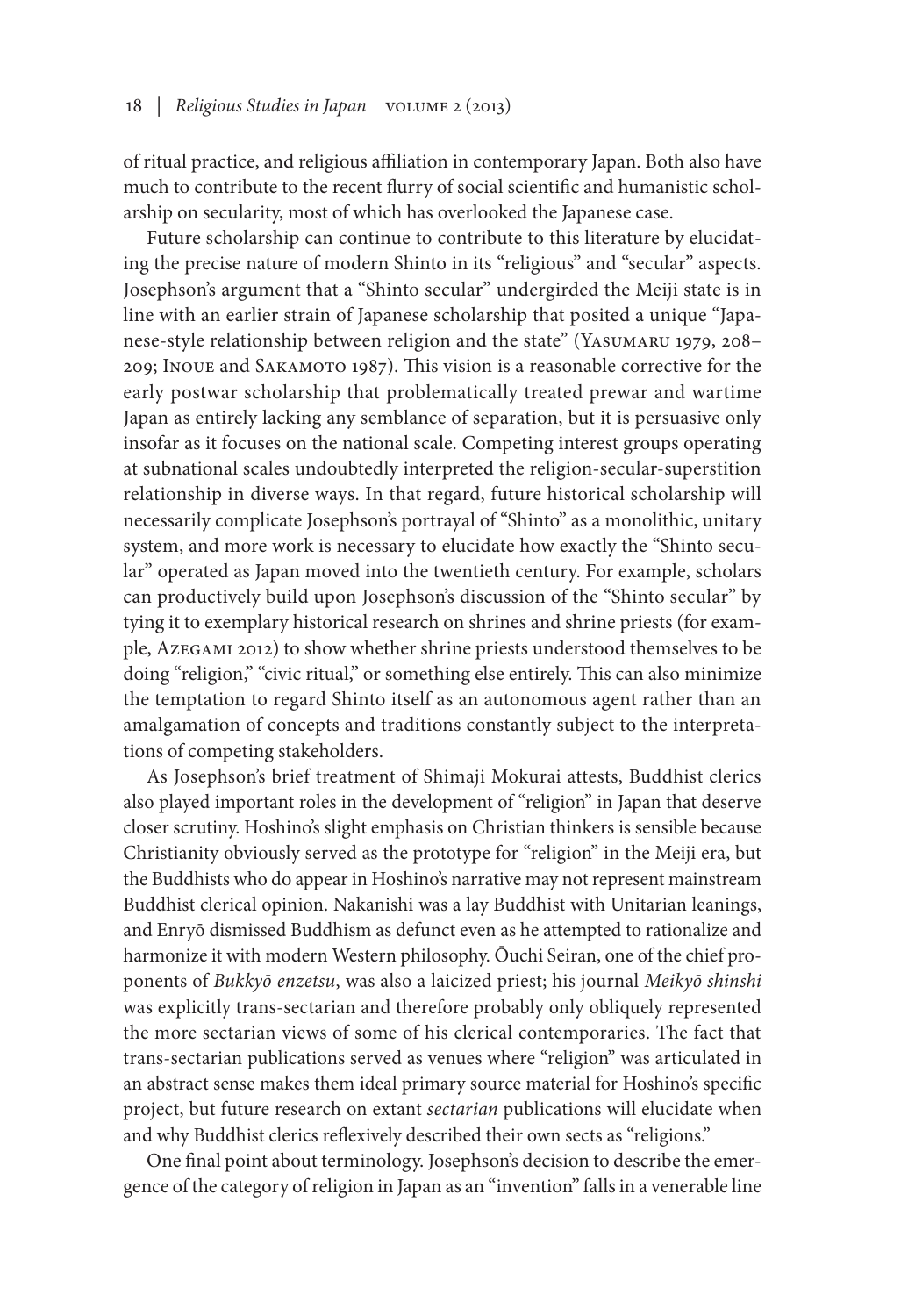of scholarly precedent of highlighting a commonsense concept as "invented" (for example, Hobsbawm and Ranger 1983; Masuzawa 2005). Reference to invention now serves as scholarly shorthand for awareness of the historically contingent, intrinsically political, and dangerously seductive nature of categories that are too easily taken for granted. This is a useful rhetorical strategy, but the passive construction "the invention of…" may obfuscate *who* does the inventing and *why*. Obviously invention never happens in a vacuum, but if scholars intend to suggest the creation of something wholly new when they use the word, then neither book is actually describing the "invention" of religion in Japan. Rather, each author in his own way describes a process of *innovation* wherein Japanese agents carefully selected from the concepts at their disposal and reconfigured them to suit their needs. This may seem a purely semantic point, but words come with entailments that can mislead, distort, and reinforce. One challenge for the future will be to discover ways to talk about the constructed nature of "religion" that do not denigrate the meaning of religion for those who apply the term reflexively, that do not diminish awareness of religion's evident ideological power, and do not dismiss the idea of religion itself as a mere scholarly phantasm. Religion is "made" by states and apologists as much as it is made by scholars, and the "real" lies no more in our ability to identify religion's historical and discursive origins than it does in the elucidation of religion's material underpinnings or its political (and occasionally violent) effects.

#### **REFERENCES**

| ASAD, Talal |  |
|-------------|--|
|             |  |

- 1993 *Genealogies of Religion: Discipline and Reasons of Power in Christianity and Islam*. Baltimore and London: Johns Hopkins University Press.
- 2003 *Formations of the Secular: Christianity, Islam, Modernity*. Stanford: Stanford University Press.

Azegami Naoki 畔上直樹

2012 Local shrines and the creation of State Shinto. Trans. Mark Teeuwen. *Religion* 42: 63–85.

DRESSLER, Markus, and Arvind-Pal S. MANDAIR

- 2011 Introduction: Modernity, religion-making, and the postsecular. In *Secularism and Religion-Making*, Markus Dressler and Arvind-Pal S. Mandair, eds., 3–36*.* Oxford and New York: Oxford University Press.
- Fitzgerald, Timothy
	- 2003 "Religion" and "the secular" in Japan: Problems in history, social anthropology, and religion. *Electronic Journal of Contemporary Japanese Studies*,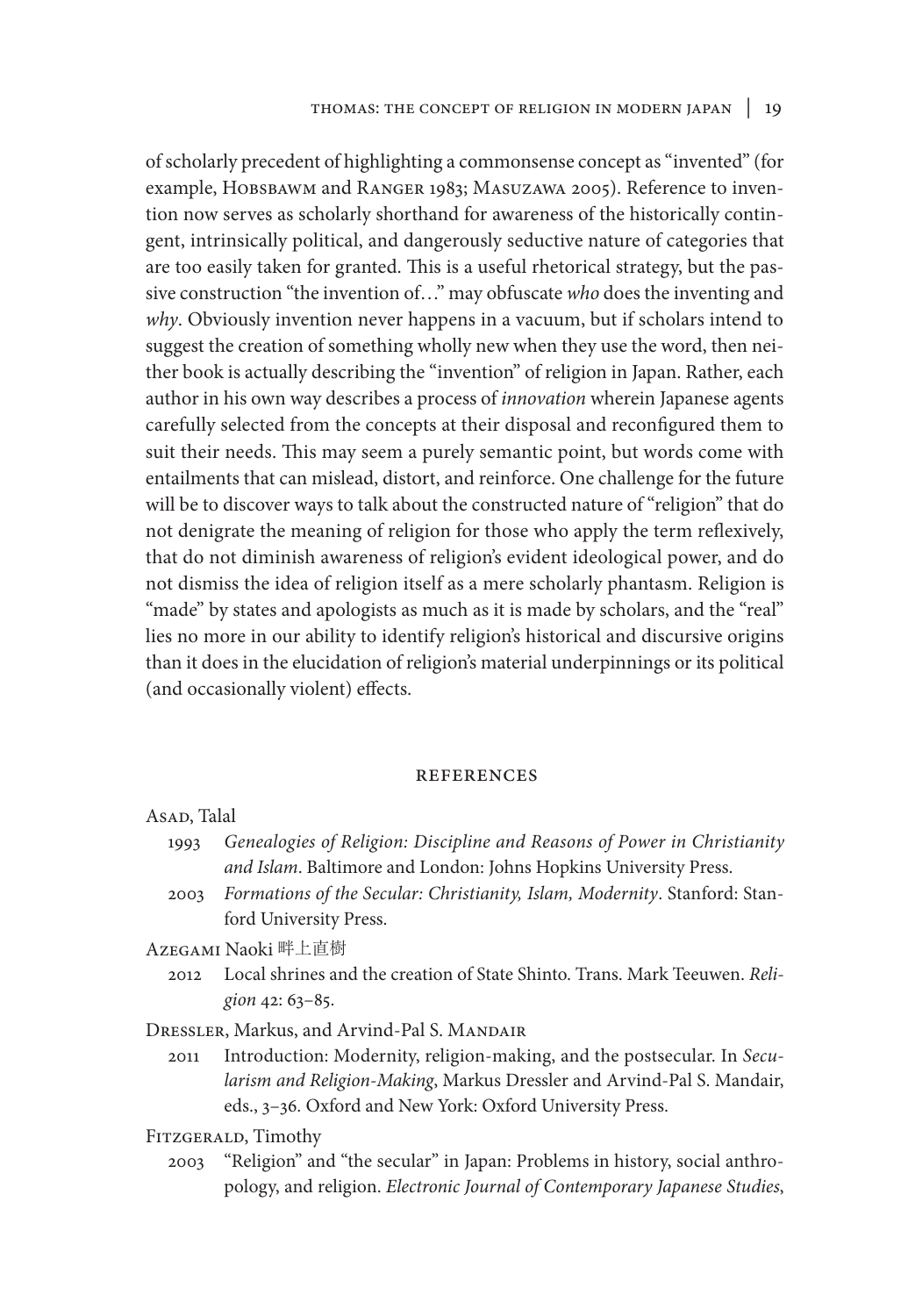discussion paper 3 in 2003. www.japanesestudies.org.uk/discussionpapers/Fitzgerald.html (accessed 25 June 2007).

- 2004 The religion-secular dichotomy: A response to responses. *Electronic Journal of Contemporary Japanese Studies*, Discussion Paper 2 in 2004. www. japanesestudies.org.uk/discussionpapers/Fitzgerald2.html (accessed 25 June 2007).
- 2004 Postscript: Religion and the secular in Japan: Problems in history, social anthropology and the study of religion. *Electronic Journal of Contemporary Japanese Studies*, Discussion Paper 6 in 2004. www. japanesestudies. org.uk/discussionpapers/Fitzgerald3.html (accessed 25 June 2007).
- HAYASHI Makoto 林 淳 and IsomAE Jun'ichi 磯前順一, eds.
	- 2008 Tokushū: Kindai Nihon to shūkyōgaku: Gakuchi o meguru naratorojī 特集—近代日本の宗教学—学知をめぐるナラトロジー*. Kikan Nihon shisōshi* 72.

Hobsbawm, Eric, and Terence Ranger, eds.

- 1983 *The Invention of Tradition*. Cambridge and New York: Cambridge University Press.
- Inoue Nobutaka 井上順孝 and SAKAMOTO Koremaru 阪本是丸, eds.
	- 1987 *Nihongata seikyō kankei no tanjō* 日本型政教関係の誕生. Tokyo: Daiichi Shobō.

## Isomae Jun'ichi

2003 *Kindai Nihon no shūkyō gensetsu to sono keifu: Shūkyō, kokka, Shintō* 近代 日本の宗教言説とその系譜—宗教・国家・神道. Tokyo: Iwanami Shoten.

Jakobsen, Janet R., and Ann Pellegrini, eds.

2008 *Secularisms*. Durham and London: Duke University Press.

#### King, Richard

1999 *Orientalism and Religion: Postcolonial Theory, India, and 'The Mystic East.'* London and New York: Routledge.

#### MAHMOOD, Saba

- 2010 Can secularism be other-wise? In *Varieties of Secularism in a Secular Age*, Michael Warner, Jonathan VanAntwerpen, and Craig Calhoun, eds., 282– 99. Cambridge, MA, and London: Harvard University Press.
- 2012 Religious freedom, the minority question, and geopolitics in the Middle East. *Comparative Studies in Society and History* 54: 418–46.

## Masuzawa, Tomoko

- 2005 *The Invention of World Religions, Or, How European Universalism Was Preserved in the Language of Pluralism*. Chicago and London: University of Chicago Press.
- Maxey, Trent Elliot
	- 2005 The Greatest Problem: Religion in the Politics and Diplomacy of Early Meiji Japan, 1868–1884. PhD Dissertation, Cornell University.